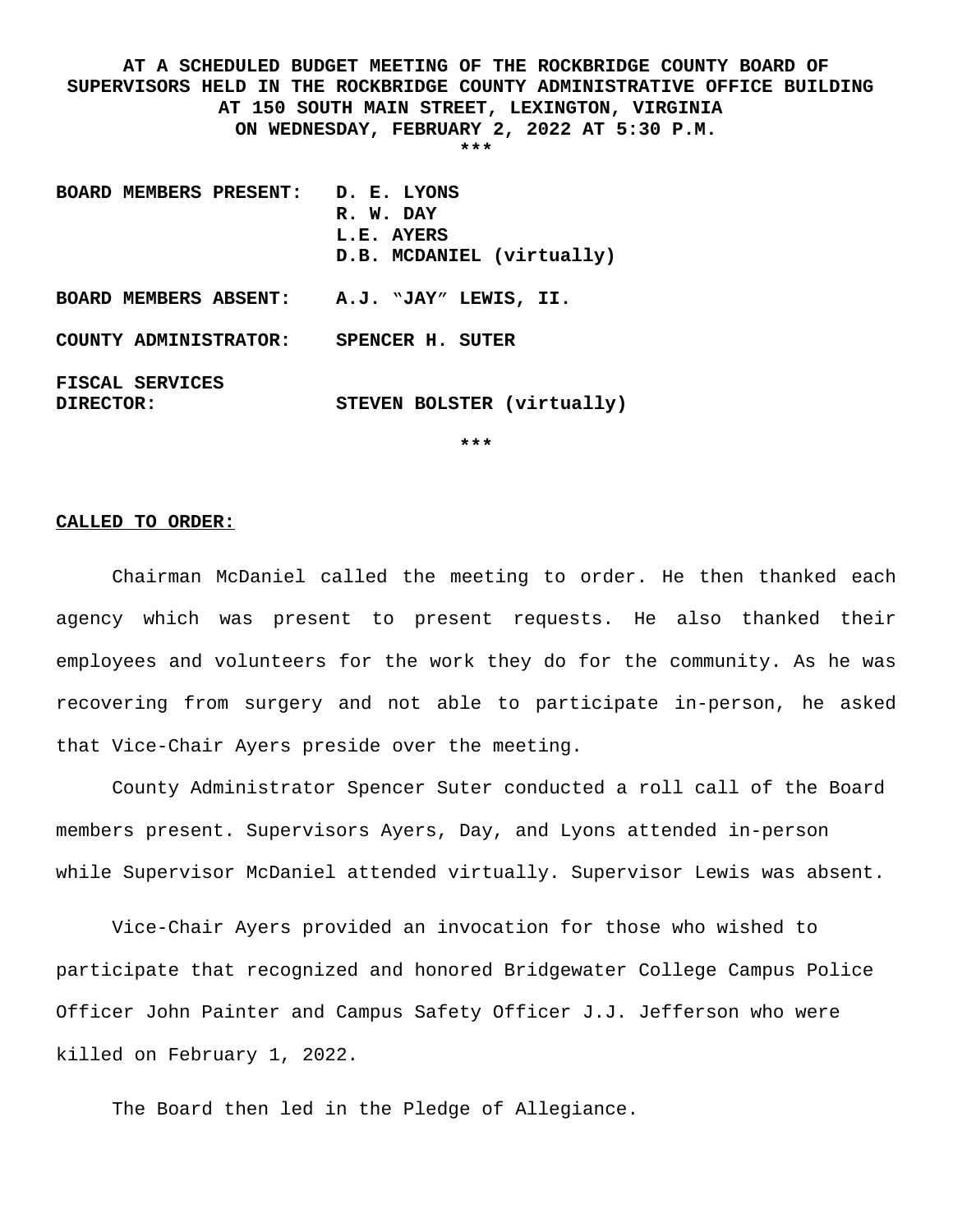Supervisor Ayers read aloud the following announcement:

"Per the governor of the Commonwealth of Virginia Executive Order 72, persons who have been fully vaccinated for Covid-19 are not required to wear a mask.

At this point and with support of the Board, I'd like to add a resolution to the agenda honoring the service of Fiscal Services Director Steve Bolster, as this will be his last budget meeting before he starts in his new role with the Virginia Department of Health."

Supervisor Lyons read aloud the following resolution:

## **A RESOLUTION EXPRESSING THE APPRECIATION OF THE BOARD OF SUPERVISORS OF ROCKBRIDGE COUNTY TO STEVEN J. BOSTER, DIRECTOR OF FISCAL SERVICES, FOR MORE THAN 10 YEARS OF DEDICATED SERVICE**

WHEREAS, after a distinguished career in the United States Air Force, Steven "Steve" Bolster was hired by the County as its Director of Fiscal Services in October of 2011; and,

**WHEREAS**, Mr. Bolster quickly proved his ability to gather, sort, analyze and present complex budget information in an easily understood manner; and,

**WHEREAS**, in his tenure, Mr. Bolster significantly advanced the position of the County through vision and innovation; and,

**WHEREAS**, his attention to detail and budget transparency resulted in a successful, unqualified audit in each of the 10 years he managed the annual budget formation and expenditure process; and,

**WHEREAS**, his unique method of budget management and transparent presentation has been taught in the Virginia Association of Counties Certified Supervisor Program as a model to emulate in the Commonwealth of Virginia; and,

**WHEREAS**, in 2014, his leadership resulted in award of the County's first Certificate of Achievement for Excellence in Financial Reporting by the Government Financial Officers Association, the highest possible honor presented by the organization; and,

**WHEREAS**, the County has received the award in each year since, for a total of seven certificates; and,

**WHEREAS**, Mr. Bolster served as Fiscal Agent for, or otherwise greatly assisted, many other regional organizations and entities, including the Rockbridge Regional Library, the Rockbridge Area Network Authority, the Rockbridge Regional Jail, the Rockbridge Public Service Authority, the Blue Ridge Resource Authority, the Rockbridge Regional 911 Center, the Virginia Horse Center, Constitutional Officers, the Rockbridge County Court System, and many local non-profit agencies; and,

**WHEREAS,** Mr. Bolster managed the financing of and/or was a central influencing figure in many projects critical to the advancement of the County, including but not limited to: implementation of the Rockbridge Area Network Authority, formation of the Blue Ridge Resource Authority and subsequent opening of a new, lined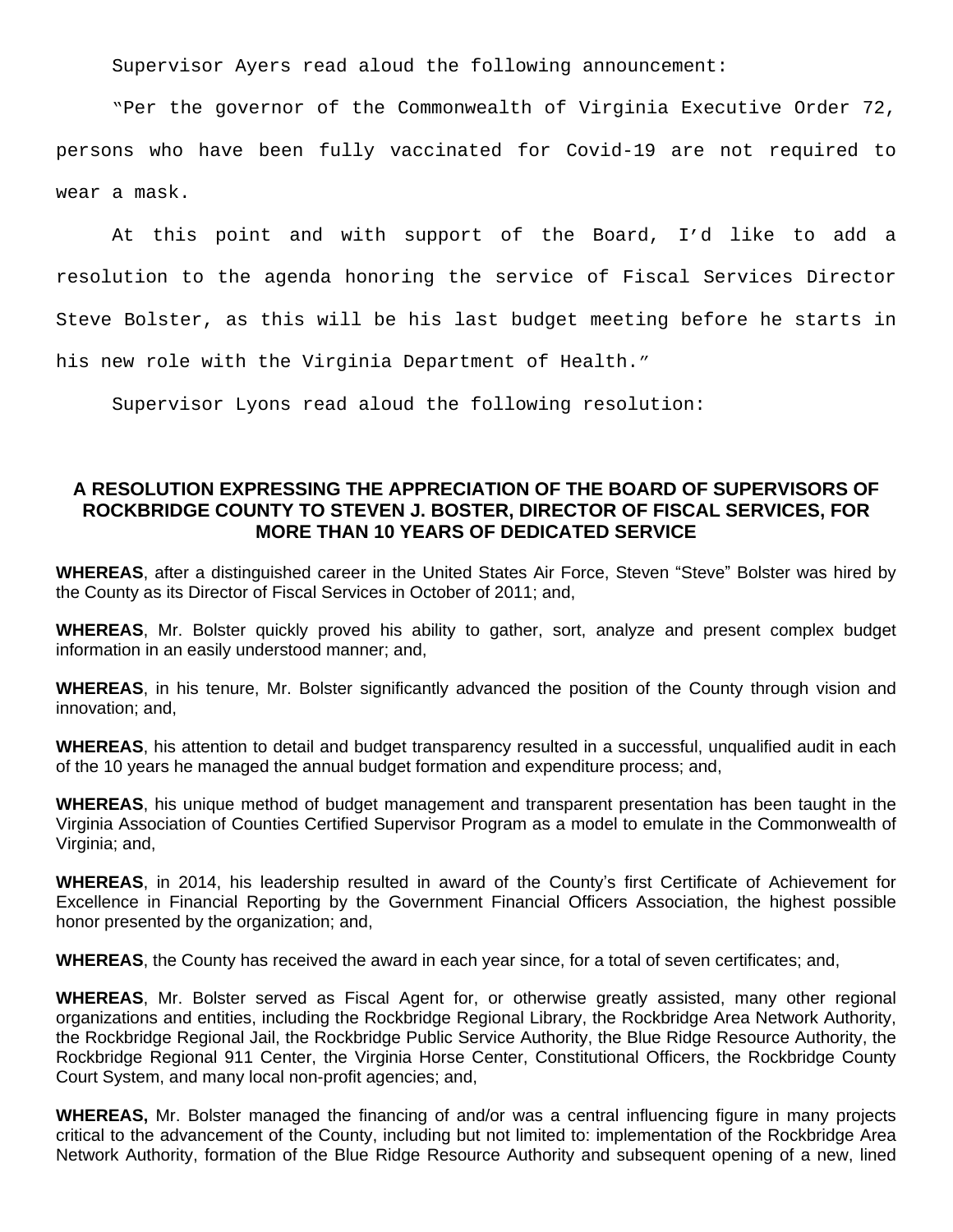landfill, revitalization and resurgence of the Virginia Horse Center, transformation of the Natural Bridge - Rockbridge County's namesake – to its current and permanent status as Virginia's 37<sup>th</sup> State Park, design and implementation of a new regional digital-trunked emergency communications system, design and construction of a new regional 911 center , implementation of the County's first career Fire-Rescue service, water and sewer upgrades in support of business and industry and upgrades and renovations to County schools; and,

**WHEREAS**, Mr. Bolster expertly assisted in application for and management of innumerable state and federal grants, easing the burden on the local tax base; and,

**WHEREAS**, Mr. Bolster's knowledge and drive led to multiple, timely bond refinancing initiatives, saving our taxpayers many thousands of dollars in future spending; and,

**WHEREAS**, Mr. Bolster was a diligent and honorable caretaker of the public purse, carefully and wisely watching every penny of expenditure; and,

**WHEREAS**, in addition to his core function as Director of Fiscal Services, Mr. Bolster's duties included oversight of both the Information Technology and Purchasing Departments of the County; and,

**WHEREAS**, in dutiful attendance to his many tasks, Mr. Bolster could too-often be found in his office long after business hours and on many weekends; and,

**WHEREAS**, and most importantly, Mr. Bolster was and is, an honorable, dependable and consummately ethical man, professional and polite to all – no matter how difficult the situation faced.

**NOW, THEREFORE, BE IT RESOLVED**: That the Board of Supervisors of Rockbridge County, Virginia, does hereby express its deep appreciation to Steven J. Bolster, for his more than ten years of dedicated service to the citizens and employees of Rockbridge County, and offers its best wishes for he and his family as he moves on to new opportunities with the Virginia Department of Health. Our loss is their gain.

Adopted this 2<sup>nd</sup> day of February, 2022 by the Rockbridge County Board of Supervisors.

Mr. Suter advised that Mr. Bolster was attending virtually and

offered his sincere appreciation to him for his service.

Supervisor Day moved to adopt the resolution A second was provided by

Supervisor Lyons, and the motion carried by the following roll call vote:

Ayes: Day, Lyons, McDaniel, Ayers Nays: None Absent: Lewis Abstain: None

Vice-Chair Ayers then announced the following:

 "The purpose for tonight's scheduled budget meeting is to give agencies requesting 2023 funding support an opportunity to provide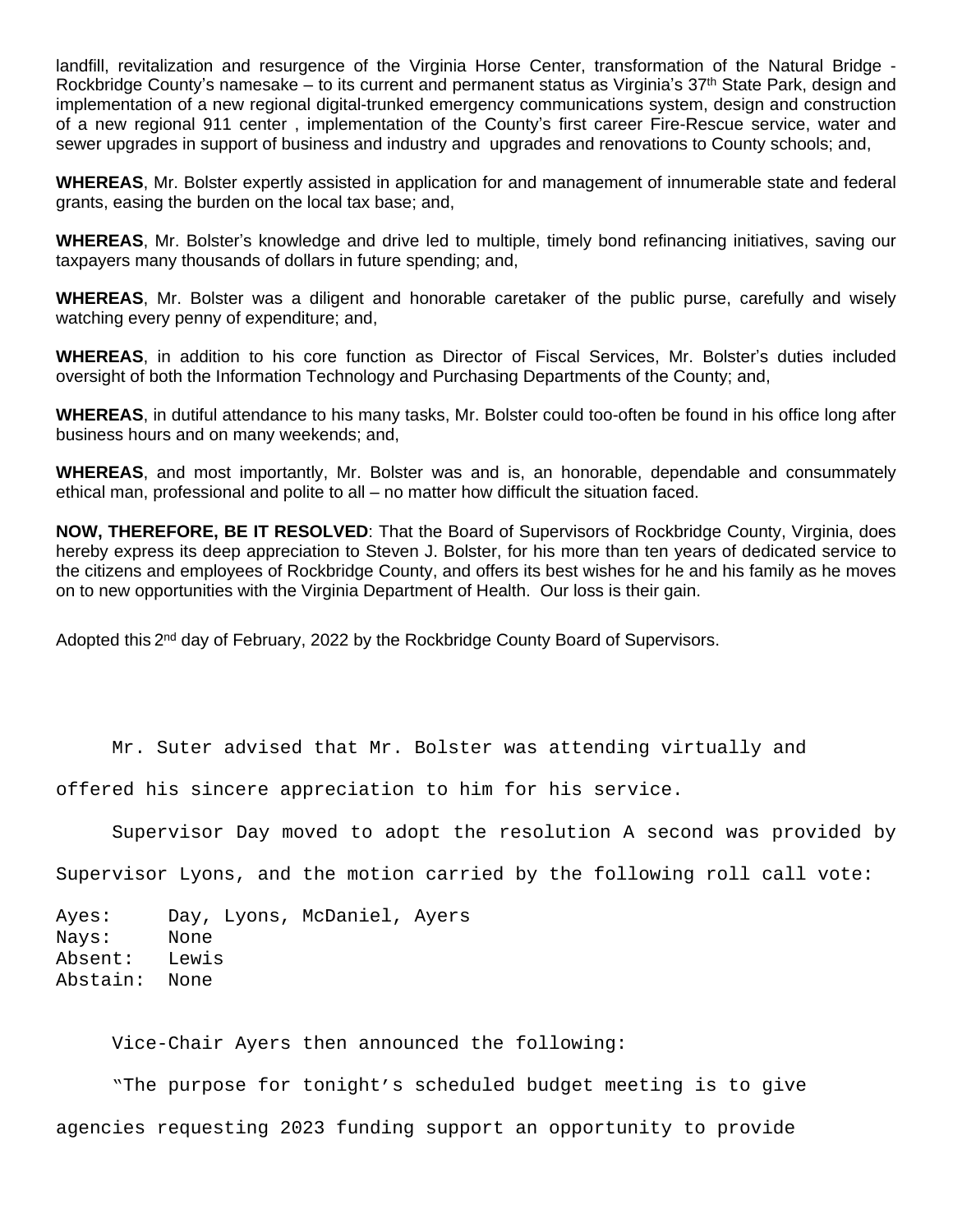information regarding their requests to the Board of Supervisors. Our role tonight is to listen. In the interest of everyone's time, we will hold any potential questions we have, make a list, and pass them on to staff to seek answers from presenting organizations in the days after the meeting.

Budget requests to be discussed tonight are at this point only estimates to be included in the draft budget. The 2023 budget cycle will continue over the next three months. The Board expects to adopt a budget on Monday, April 25, 2022 at 6:00 p.m. in the Board Meeting Room.

We will take comment from those physically present first. Then County Administrator Spencer Suter or Fiscal Services Director Steve Bolster will elevate agency representatives to participants on Zoom so that they may speak. For those participating remotely, we ask that, if so equipped, you turn your camera on when you present so that the Board may see you.

We do ask that all presenters follow these guidelines when addressing the Board:

1. State your name, the organization you represent, and address your comments to the Board as a whole.

2. Please limit your comments to no more than three (3) minutes.

3. If you represent a group, you may want to recognize others in attendance, or those you're representing."

Mr. Suter advised the H.R. Manager Heidi Hoke would be calling off names in order of the signup sheet.

The following agencies presented their funding request:

1. Tracy Lyons, Chamber of Commerce

2. Janelle Vess, Rockbridge Regional Fair and Expo, Inc.

3. Ilia Desjardins, Talking Book Program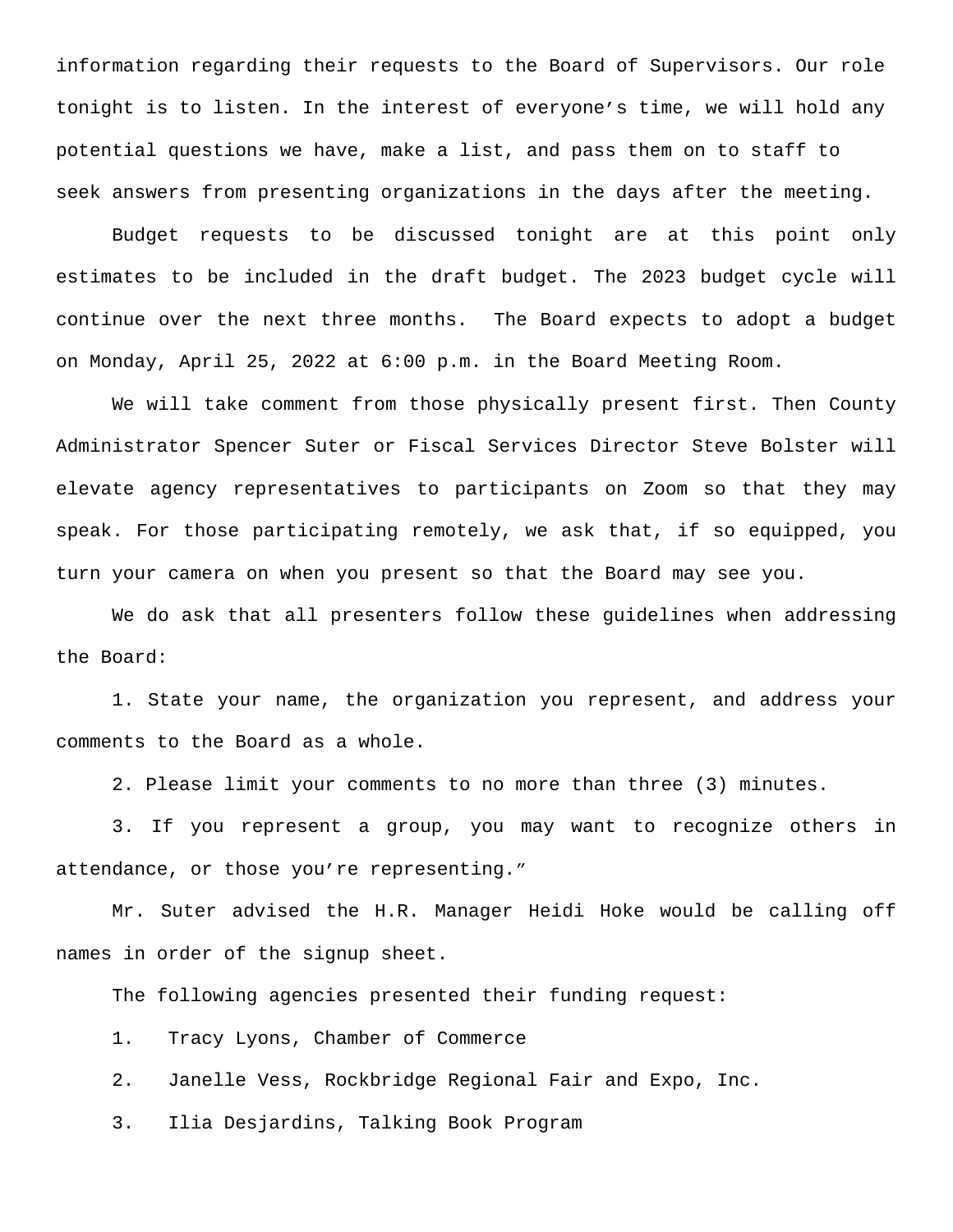- 4. Bobbie Wagner, The Y
- 5. Michelle Watkins, Rockbridge Area Transportation Center
- 6. William Snow, FOR Swimming
- 7. Spencer McElroy, Lime Kiln Theater
- 8. Bonnie Riedesel, Central Shenandoah Planning District Commission
- 9. Elise Sheffield, Boxerwood
- 10. Dinah Hupman, Department of Social Services
- 11. Gayl Brunk, Valley Association of Independent Living
- 12. John Whitfield, Blue Ridge Legal Services
- 13. Joyce Krech, Shenandoah Valley Partnership
- 14. Julie Goyette, Rockbridge Regional Library System
- 15. Kimberly Shaw, Rockbridge Area Community Services Board
- 16. Laura Hotinger, Valley Program for Aging Services
- 17. Shadrey Sands, Rockbridge Area Relief Association
- 18. Jay Langston- Shenandoah Valley Partnership
- 19. Terri Kerr- Habitat for Humanity

Vice-Chair Ayers shared the following comment:

"This concludes our scheduled budget meeting #1. We appreciate your attendance and for the information provided tonight. The Board's Finance Committee will be meeting over the next two weeks to further review and develop a draft budget for the full Board to consider. Our next scheduled Budget Meeting is on Thursday, February 24th beginning at 5:30 p.m. in this room. The County Administrator will present the draft 2023 budget to the Board of Supervisors."